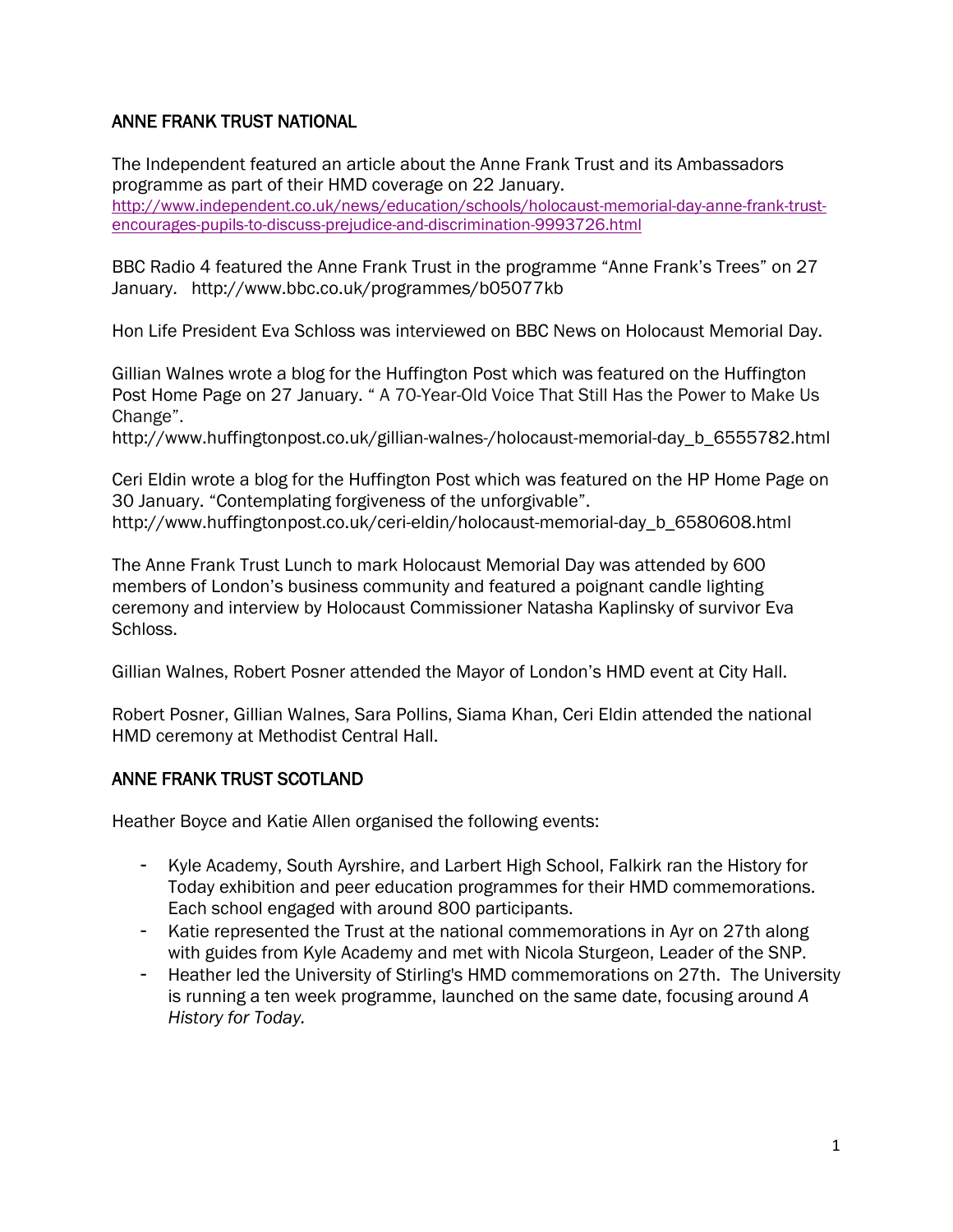#### ANNE FRANK TRUST NORTH EAST REGION

Grace Dunne helped to organise a two-week Anne Frank programme to mark HMD at Northumberland Church of England Academy in Ashington, on behalf of the Dioceses of Newcastle and Durham and with the Catholic Diocese of Hexham and Newcastle. http://www.chroniclelive.co.uk/news/north-east-news/ashington-anne-frank-trust-exhibition-8475925

- Grace spoke at Newcastle Council of Faiths and shared the stories of the Hardarga and Kavilio families [\(http://www.cjnews.com/news/family-rescues-their-rescuers\)](http://www.cjnews.com/news/family-rescues-their-rescuers)

- Pupils including Anne Frank peer guides planted at Anne Frank tree

- Workshops were run by Grace, Alicja Białecka from the Auschwitz-Birkenau State Museum, Sister Mary from the Centre for Dialogue and Prayer in Oświęcim, Rabbi Lipsey and Deanna Van der Velde

- Holocaust survivor Zigi Shipper visited the school, which also hosted visits from secondary and primary schools across the region.

It is planned that some of our Anne Frank peer guides are going to be able to visit Auschwitz later in the year.

Meanwhile, our freelance educator Anya ran our Anne Frank programme at Biddick Academy in Washington, Tyne and Wear. The school organises a week of Holocaust and other genocide survivor speakers every year, so that by the time pupils have reached Year 11 they will have heard from five speakers.



# ANNE FRANK TRUST YORKSHIRE AND HUMBERSIDE REGION

York Minster January 2015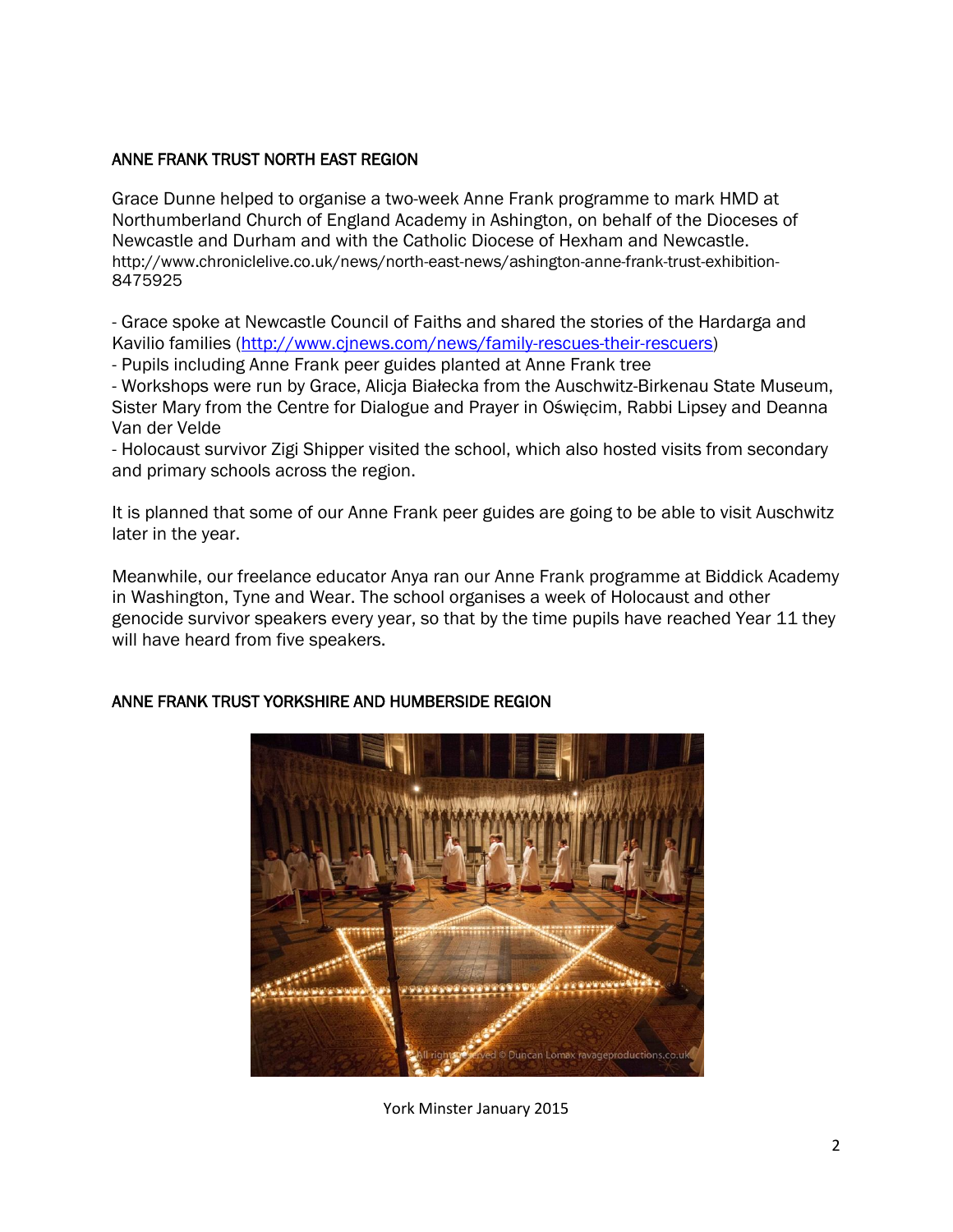Grace Nelson and Abigail Box organised the following events:

- The exhibition Anne Frank, A History for Today was staged at York Minster from 26th Jan- 1st Feb for school groups and general public.
- We will be staging a postponed (due to illness) HMD event for students and educators at York St John University.

# ANNE FRANK TRUST NORTH WEST REGION

Marian McQueen and Francesca de Sando organised the following events;

- They worked with Alsop High School in Liverpool as part of their month-long project 'Respect 2015', launched in the school on 7th January by the Bishop of Liverpool. A group of 6th Form students who had visited Auschwitz with HET, invited Zigi Shipper to speak to an invited audience at the event and to a school audience the next day.
- The History for Today exhibition was then moved to the Church of St.Luke the Evangelist, at the heart of the local community. Students from Alsop High School plus three of their local primary partner schools worked with the exhibition in this location.
- A special HMD commemoration was held in the school for an invited audience of 300 to include seven schools the Anne Frank Trust has worked with since September, and future schools. The students also led a shorter HMD event in the adjacent church the following evening.
- A similar project to mark HMD is taking place in February when both Zigi Shipper and the Anne Frank Trust are visiting St.John Bosco High School, Liverpool.

# ANNE FRANK TRUST LONDON REGION

- Anne Frank Ambassadors from Kingsford Community School in Newham and Frances Bardsley Academy for Girls in Romford prepared their own HMD assemblies to deliver in their schools on 2nd Feb. Swanlea School in Tower Hamlets Anne Frank Ambassadors also delivered an HMD assembly to their peers.
- Anne Frank Ambassador Eve Meskell, age 13, delivered a powerful address to guests at the Anne Frank Trust's annual fundraising lunch on 29th January.

# ANNE FRANK TRUST EAST REGION

-

- Val Ross was at Longsands Academy, St Neots, Cambridgeshire,where she delivered assemblies on the theme 'Keeping the Memory Alive', with a focus on Anne Frank, to 900 KS3 pupils. She also delivered workshops in conjunction with visits to the